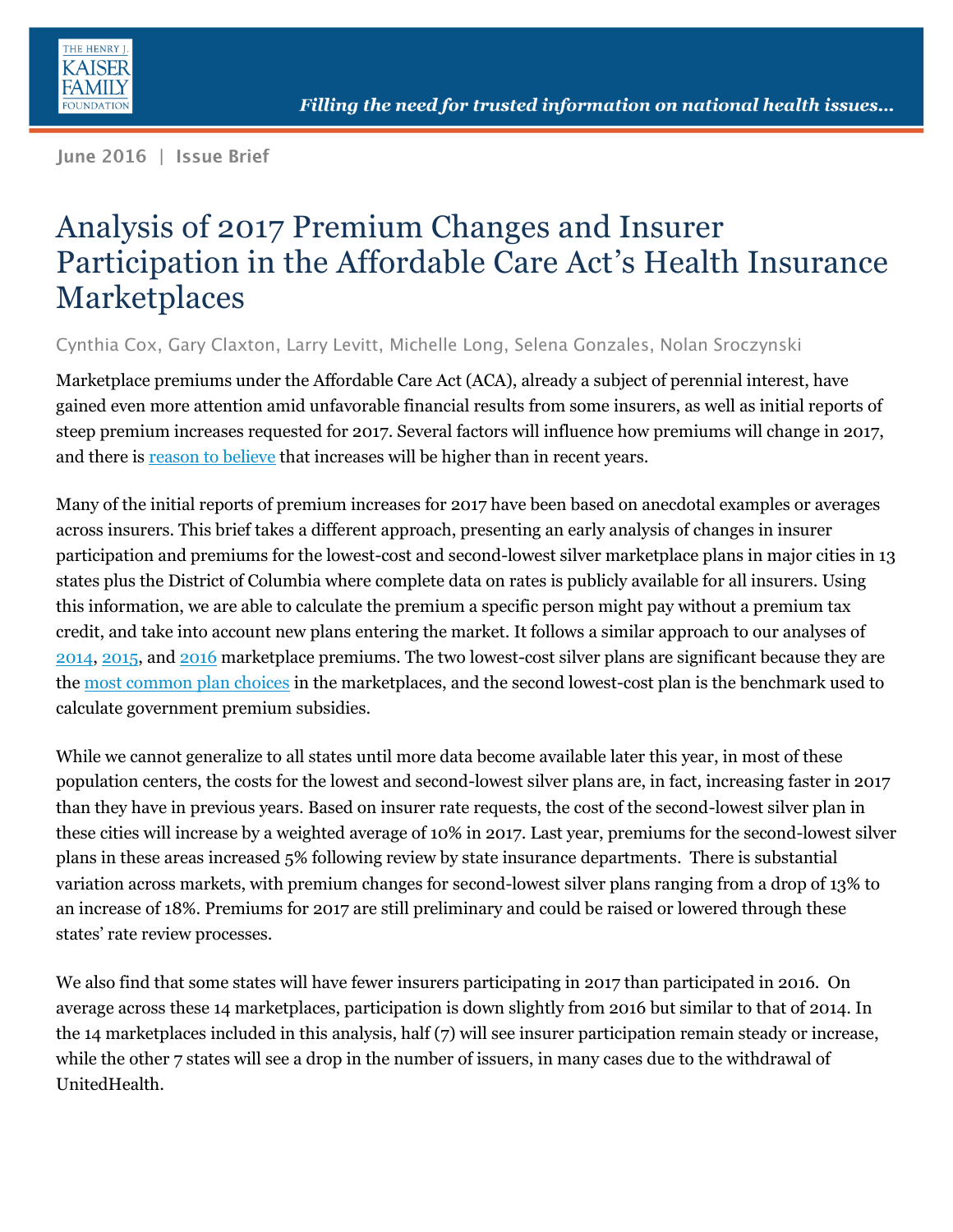## Analyzing Marketplace Premium Changes

In preparation for open enrollment in 2017, insurers have filed premium requests with state insurance departments. States vary in whether and when they release those filings. In this analysis, we analyze premium data from all 13 states and the District of Columbia where either public insurer filings include all of the information necessary to calculate the premium for a 40-year-old living in specific part of the state, or, where the state has made similar information public in some other format such as rate tables or search tools. Other states have released summary information, but not sufficient detail to identify the two lowest-cost silver plans.

We examine premiums in a rating area that includes a major city in each state. Premiums vary significantly within states, with the rating area being the smallest geographic unit by which insurers are allowed to vary rates. For each rating area, we look at premiums for the two lowest-cost silver plans. We focus on silver plans because they are the basis for federal premium subsidies<sup>1</sup> and because these are the plans that most [marketplace enrollees](http://kff.org/health-reform/state-indicator/marketplace-plan-selections-by-metal-level/) (68%) tend to choose. These cities represent major population centers in each state; premiums and insurer participation may be different in rural areas. These premiums are still preliminary and subject to review by the state or federal government.

### **CHANGES IN THE LOWEST-COST SILVER PLANS**

Across the 14 cities we examined, the premium for the lowest-cost silver plan is increasing by a weighted average of 11% in 2017, though changes vary geographically ranging from a decrease of 14% in Providence, Rhode Island, to an increase of 26% in Portland, Oregon.

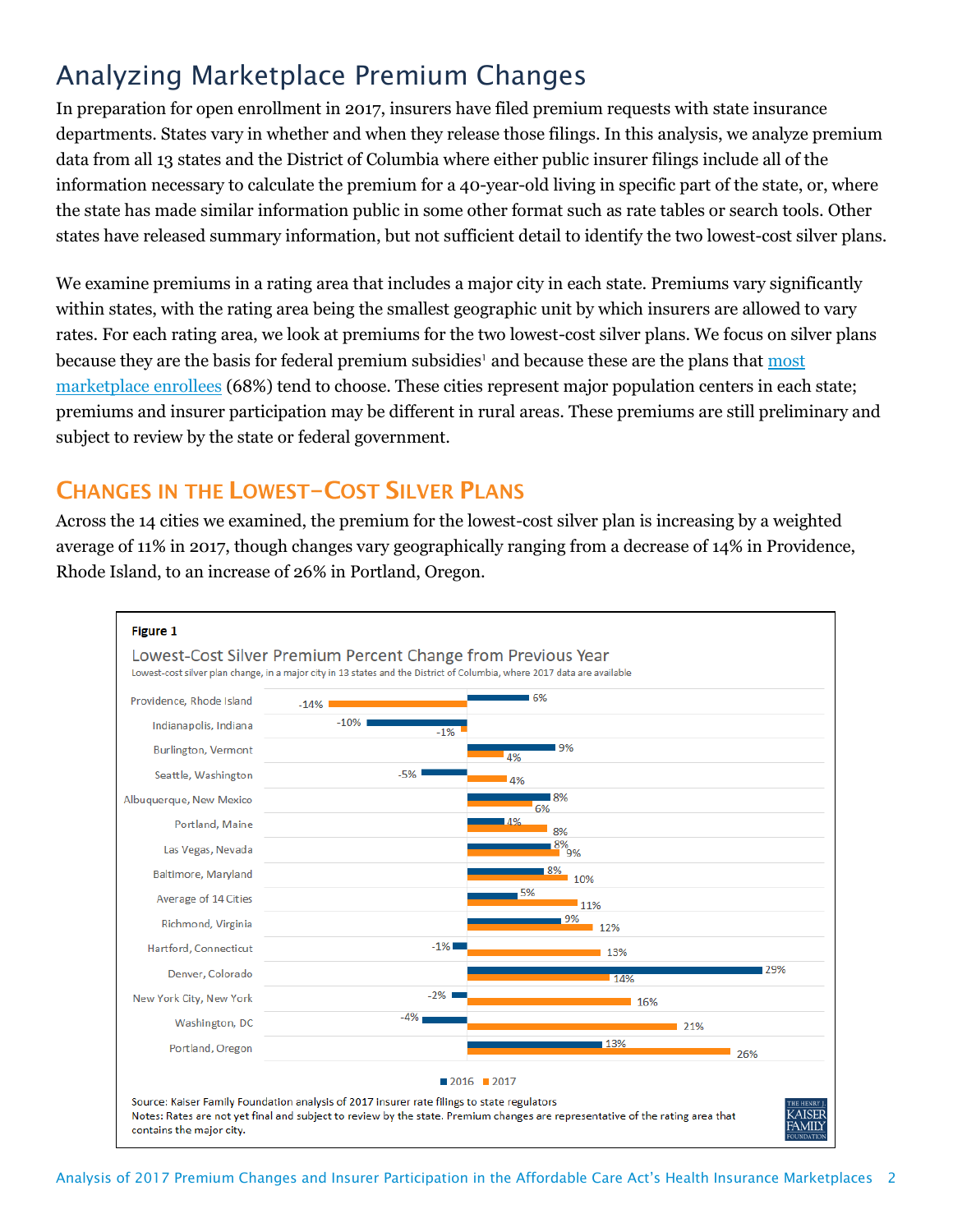From the creation of the exchange markets in 2014 to 2017, the lowest-cost silver premium will have increased an average of 5% per year across these 14 areas, if 2017 proposed rates are not changed through the review process. Average annual growth in the lowest-cost silver plan in these cities ranges from a decrease of 6% per year in Indianapolis, Providence, and Seattle, to an increase of 16% in Portland, Oregon.

| <b>Table 1: Monthly Lowest-Cost Silver Premiums</b><br>for a 40 Year Old Non-Smoker (Before Tax Credits) |                                      |       |       |                       |                       |                                                        |
|----------------------------------------------------------------------------------------------------------|--------------------------------------|-------|-------|-----------------------|-----------------------|--------------------------------------------------------|
| <b>State</b>                                                                                             | <b>Major City</b><br>(Rating Area #) | 2017  | 2016  | 2016-2017<br>% Change | 2015-2016<br>% Change | <b>Average</b><br><b>Annual</b><br>Change<br>2014-2017 |
| Colorado                                                                                                 | Denver (3)                           | \$304 | \$266 | 14%                   | 29%                   | 7%                                                     |
| Connecticut                                                                                              | Hartford (2)                         | \$358 | \$316 | 13%                   | $-1%$                 | 4%                                                     |
| <b>DC</b>                                                                                                | Washington (1)                       | \$275 | \$228 | 21%                   | $-4%$                 | 5%                                                     |
| Indiana                                                                                                  | Indianapolis (10)                    | \$284 | \$286 | $-1%$                 | $-10%$                | $-6%$                                                  |
| Maine                                                                                                    | Portland (1)                         | \$307 | \$285 | 8%                    | 4%                    | 3%                                                     |
| Maryland                                                                                                 | Baltimore (1)                        | \$267 | \$243 | 10%                   | 8%                    | 8%                                                     |
| Nevada                                                                                                   | Las Vegas (1)                        | \$279 | \$256 | 9%                    | 8%                    | 6%                                                     |
| New Mexico                                                                                               | Albuquerque (1)                      | \$192 | \$181 | 6%                    | 8%                    | 1%                                                     |
| New York                                                                                                 | New York City (4)                    | \$425 | \$366 | 16%                   | $-2%$                 | 6%                                                     |
| Oregon                                                                                                   | Portland (1)                         | \$302 | \$240 | 26%                   | 13%                   | 16%                                                    |
| Rhode Island                                                                                             | Providence (1)                       | \$224 | \$259 | $-14%$                | 6%                    | $-6%$                                                  |
| Vermont                                                                                                  | Burlington (1)                       | \$482 | \$465 | 4%                    | 9%                    | 7%                                                     |
| Virginia                                                                                                 | Richmond (7)                         | \$296 | \$264 | 12%                   | 9%                    | 9%                                                     |
| Washington                                                                                               | Seattle (1)                          | \$232 | \$224 | 4%                    | -5%                   | $-6%$                                                  |
| \$307<br>11%<br><b>Weighted Average</b><br>\$277<br>5%                                                   |                                      |       |       |                       | 5%                    |                                                        |

Source: Kaiser Family Foundation analysis of 2017 insurer rate filings to state regulators. Note: Rates are not yet final and subject to review by the state. Premium changes are representative of the rating area that contains the major city.

#### **CHANGES IN THE SECOND-LOWEST SILVER PLANS**

Similar patterns can be seen for the second-lowest silver plan in each city. Before accounting for any tax credit that subsidizes premiums for low and middle income people, the premium for the second-lowest silver plan is increasing by a weighted average of 10% from 2016. By contrast, the average change in the second-lowest silver plan in these cities was 5% from 2015 to 2016.

Second-lowest silver plan premium changes in 2017 vary significantly across these cities, ranging from a decrease of 13% in Providence, Rhode Island, to an increase of 18% in Portland, Oregon. Since 2014, premiums in these cities have increased an average of 4% per year, ranging from an average annual decrease of 8% in Providence, Rhode Island, to an average annual increase of 15% in Portland, Oregon. Although Portland, Oregon's increases have been relatively high, it is worth noting that the benchmark premium started out quite low in 2014 (\$201 for a 40 year old, compared to an average of \$273 nationally).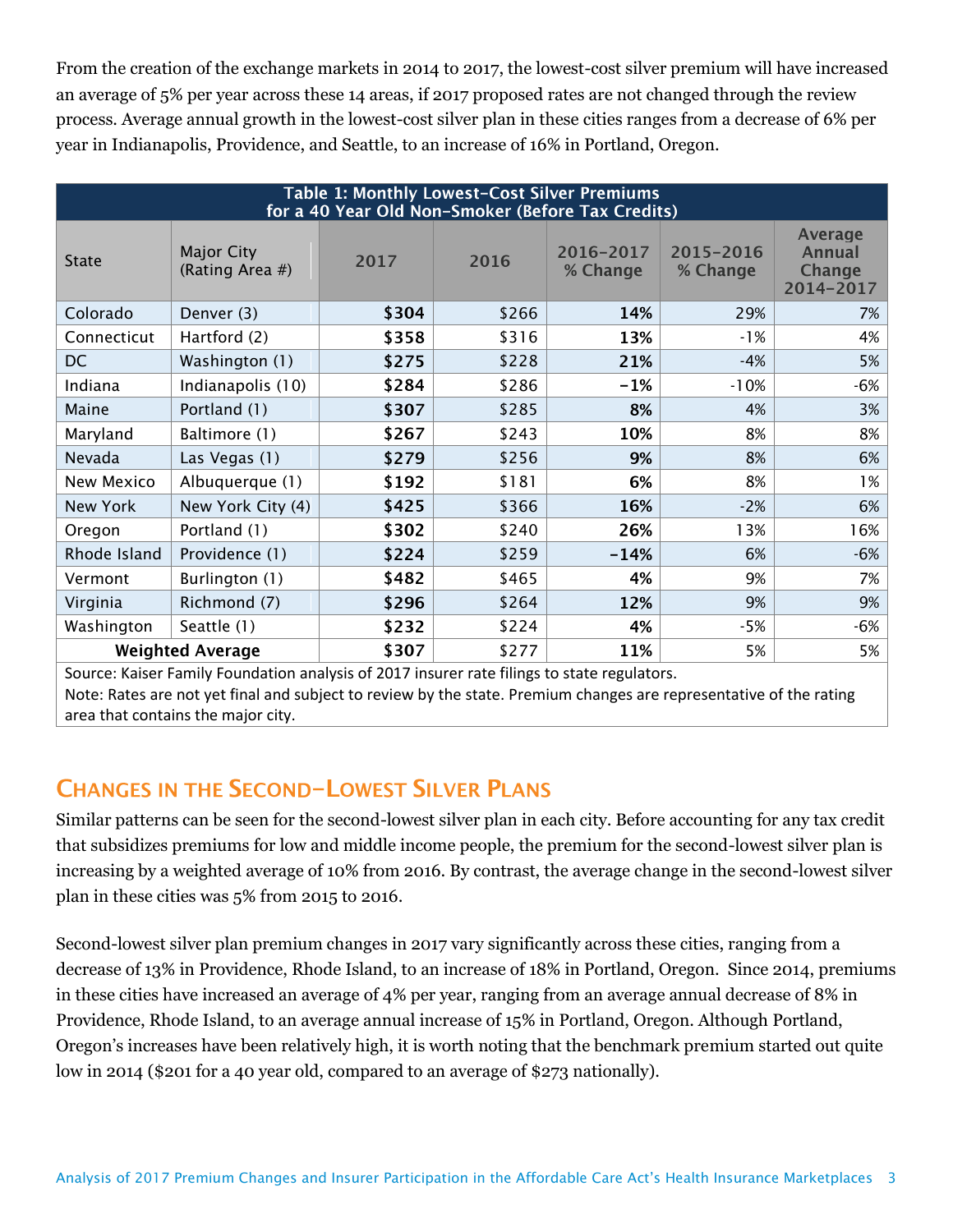These premium changes do not reflect what marketplace enrollees receiving premium tax credits will actually pay. Most marketplace enrollees receive premium tax credits, which means that they do not actually pay the entire premium but make a contribution based on a percentage of their incomes and family sizes to enroll in the second-lowest silver plan.

In 2016, a 40-year-old single enrollee making \$30,000 per year would have paid about \$208 per month in most areas of the country, and a similar person would pay approximately the same in 2017. (Although premium caps are increasing for 2017, the poverty guidelines are also changing such that a single person making \$30,000 will be at a slightly lower percent of poverty than he or she would be this year. These two changes in effect cancel each other out, leaving monthly payments for the benchmark plan very similar from year-to-year.) However, in order to take advantage of this stability in premium payments, enrollees may need to switch plans to the new benchmark silver plan.

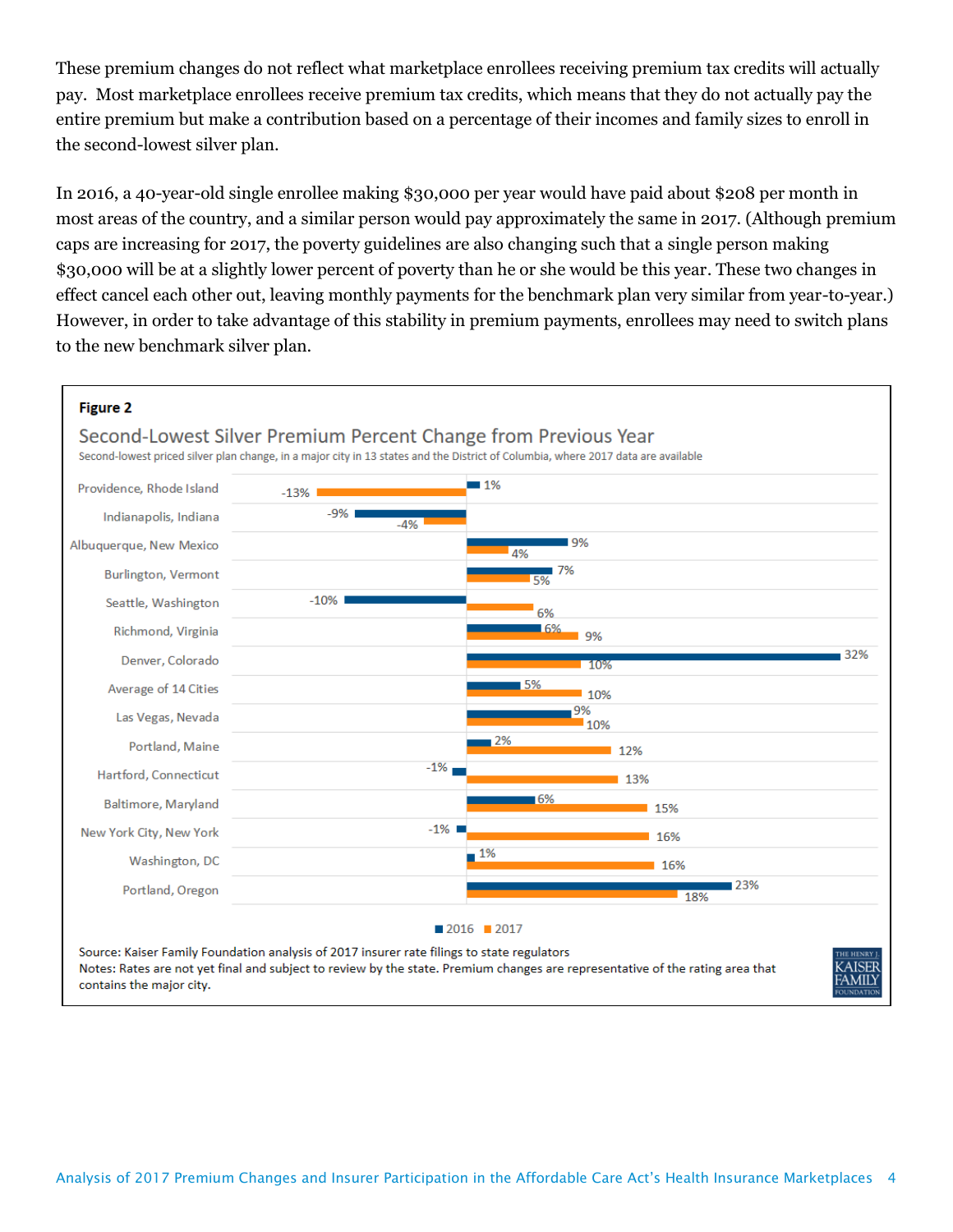| Table 2: Monthly Second-Lowest Silver Premiums                     |                                      |       |       |                       |                       |                                                 |
|--------------------------------------------------------------------|--------------------------------------|-------|-------|-----------------------|-----------------------|-------------------------------------------------|
| for a 40-Year-Old Non-Smoker (Before Tax Credits)                  |                                      |       |       |                       |                       |                                                 |
| <b>State</b>                                                       | <b>Major City</b><br>(Rating Area #) | 2017  | 2016  | 2016-2017<br>% Change | 2015-2016<br>% Change | <b>Average</b><br>Annual<br>Change<br>2014-2017 |
| Colorado                                                           | Denver (3)                           | \$305 | \$278 | 10%                   | 32%                   | 7%                                              |
| Connecticut                                                        | Hartford (2)                         | \$359 | \$318 | 13%                   | -1%                   | 3%                                              |
| <b>DC</b>                                                          | Washington (1)                       | \$282 | \$243 | 16%                   | $1\%$                 | 5%                                              |
| Indiana                                                            | Indianapolis (10)                    | \$287 | \$298 | $-4%$                 | $-9%$                 | $-6%$                                           |
| Maine                                                              | Portland (1)                         | \$323 | \$288 | 12%                   | 2%                    | 3%                                              |
| Maryland                                                           | Baltimore (1)                        | \$287 | \$249 | 15%                   | 6%                    | 8%                                              |
| Nevada                                                             | Las Vegas (1)                        | \$287 | \$261 | 10%                   | 9%                    | 6%                                              |
| New Mexico                                                         | Albuquerque (1)                      | \$193 | \$186 | 4%                    | 9%                    | 0%                                              |
| New York                                                           | New York City (4)                    | \$426 | \$369 | 16%                   | $-1%$                 | 3%                                              |
| Oregon                                                             | Portland (1)                         | \$308 | \$261 | 18%                   | 23%                   | 15%                                             |
| Rhode Island                                                       | Providence (1)                       | \$229 | \$263 | $-13%$                | 1%                    | $-8%$                                           |
| Vermont                                                            | Burlington (1)                       | \$493 | \$468 | 5%                    | 7%                    | 6%                                              |
| Virginia                                                           | Richmond (7)                         | \$302 | \$276 | 9%                    | 6%                    | 6%                                              |
| Washington                                                         | Seattle (1)                          | \$240 | \$227 | 6%                    | $-10%$                | $-5%$                                           |
| 10%<br><b>Weighted Average</b><br>\$313<br>\$285<br>5%<br>$\cdots$ |                                      |       |       |                       | 4%                    |                                                 |

Source: Kaiser Family Foundation analysis of 2017 insurer rate filings to state regulators. Note: Rates are not yet final and subject to review by the state. Premium changes are representative of the rating area that contains the major city.

#### **ACTIVE RENEWAL AND PREMIUM CHANGES**

As was the case last year, the insurers that had the lowest premiums in 2016 are often no longer one of the two lowest-cost silver plans in 2017. This underscores the importance of enrollees actively shopping each open enrollment period. For example, in Providence, Rhode Island, Blue Cross Blue Shield (BCBS) of Rhode Island offered the second-lowest silver plan in 2016 at a premium of \$263 per month for a single 40 year-old before taking a tax credit into account. BCBS is increasing this plan's rate to \$272 per month for 2017, but another insurer, Neighborhood Health Plan, is offering a few lower-cost silver options – the lowest for \$224 per month and the second-lowest for \$229. An unsubsidized person enrolled in the 2016 second-lowest silver plan offered by BCBS would see a premium increase of about 4% if she stayed in the same plan. Conversely, if she switched to the new second-lowest silver plan offered by Neighborhood, her premium would drop 13% (before accounting for the relatively small effect aging up a year would have on her premiums).

The effect of changes in the benchmark premium relative to other plans is magnified for subsidized enrollees because the tax credit is tied to the premium for the second-lowest silver plan in a given year. If the same 40 year-old in the example above makes \$30,000, she would be paying \$208 per month in 2016 for the benchmark plan (offered by BCBS) and the federal government covers the rest through a tax credit. In 2017, if she switches to the new benchmark (offered by Neighborhood), she would continue to pay about \$208 per month (assuming she continues to have the same income and family size in 2016). However, if she stayed in the BCBS plan, she would have to pay that amount plus the premium difference between the Neighborhood and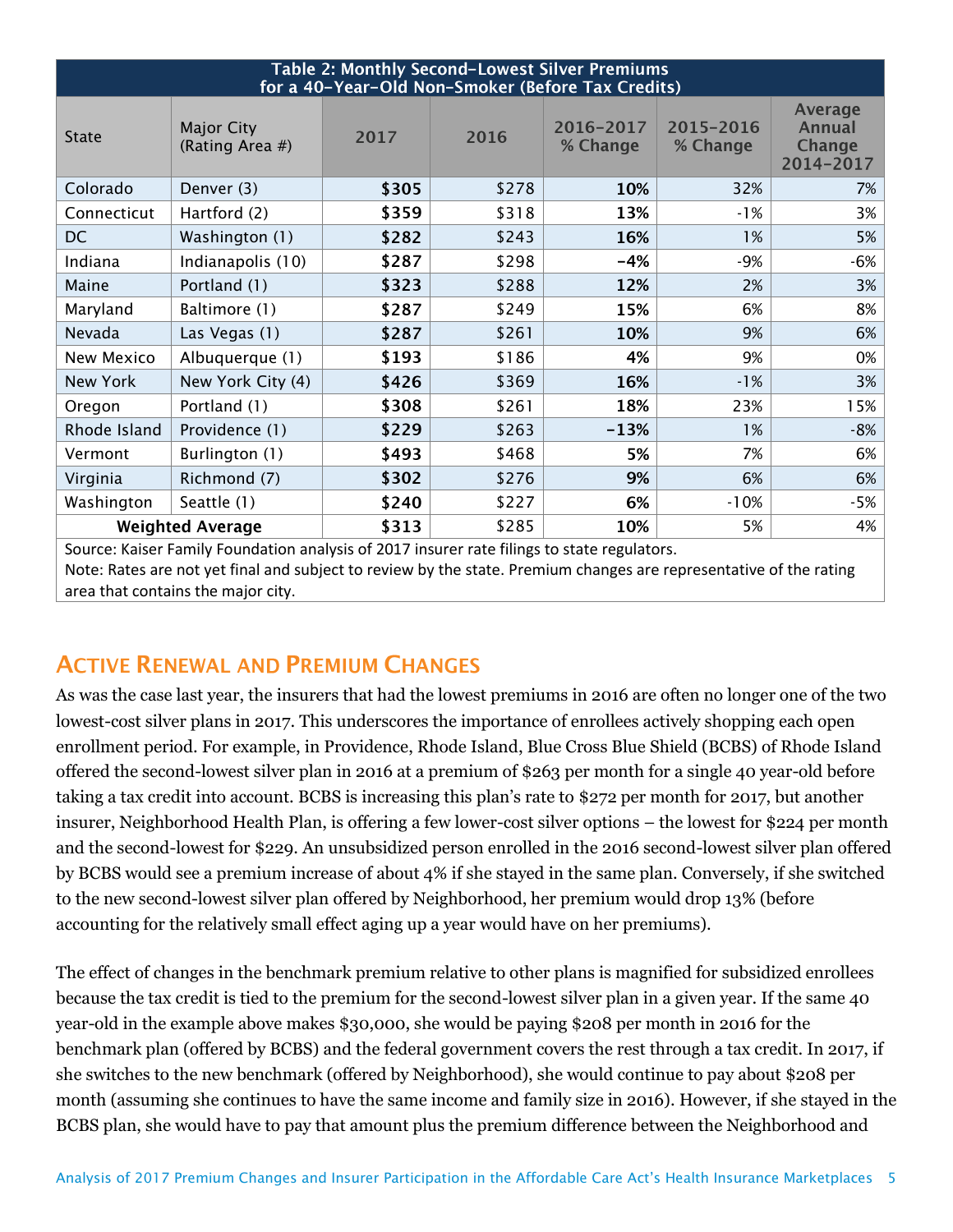BCBS plans, or a total of approximately \$250 (an increase of about 20%, before accounting for a relatively small effect of aging one year and before accounting for any amount attributable to non-essential health benefits that may be covered by either plan). To keep her lower premium, she has to be willing to switch plans.

Experience in this market suggests that a sizable share of people enrolling in 2017 will actively shop for coverage. A [research brief](https://aspe.hhs.gov/sites/default/files/pdf/198636/MarketplaceRate.pdf) by the HHS Office of the Assistant Secretary for Planning and Evaluation (ASPE) found that about two-thirds of Healthcare.gov enrollees actively shopped in 2016, including 43% of renewing enrollees and all new shoppers. While several reports of premium increases had suggested that premiums would increase in the double digits in 2016, the ASPE analysis found that, after accounting for shopping, marketplace premiums increased 8% before subsidies. For enrollees receiving a subsidy, the increase in the amount they paid was 4% on average.

In addition to switching plans, enrollees may also have to switch insurance companies in order to avoid a significant premium increase, which could involve changing doctors as well. In 6 out of 14 cities we examined, an insurer offering the lowest-cost silver plan in 2016 is no longer offering one of the two lowest-cost silver plans in 2017. Similarly, in 6 out of the 14 cities we examined, an insurer offering the second-lowest silver plan in 2016 is no longer offering one of the two lowest-cost silver plans in 2017. All in all, at least one of the lowcost insurers from 2016 will no longer be a low-cost insurer in 2017 in 9 out of the 14 marketplaces.

| Table 3: Changes in Insurers Offering the Lowest-Cost Silver Products                                                                                                                                                  |                                      |                                                                                                                                          |                                                                                                                                                           |  |  |
|------------------------------------------------------------------------------------------------------------------------------------------------------------------------------------------------------------------------|--------------------------------------|------------------------------------------------------------------------------------------------------------------------------------------|-----------------------------------------------------------------------------------------------------------------------------------------------------------|--|--|
| <b>State</b>                                                                                                                                                                                                           | <b>Major City</b><br>(Rating Area #) | Is the insurer that offered the<br>lowest-cost silver plan in 2016<br>still offering one of the two<br>lowest-cost silver plans in 2017? | Is the insurer that offered the<br>2 <sup>nd</sup> lowest-cost silver plan in 2016<br>still offering one of the two lowest-<br>cost silver plans in 2017? |  |  |
| Colorado                                                                                                                                                                                                               | Denver (3)                           | <b>Yes</b>                                                                                                                               | No                                                                                                                                                        |  |  |
| Connecticut                                                                                                                                                                                                            | Hartford (2)                         | Yes                                                                                                                                      | <b>Yes</b>                                                                                                                                                |  |  |
| <b>DC</b>                                                                                                                                                                                                              | Washington (1)                       | <b>Yes</b>                                                                                                                               | <b>Yes</b>                                                                                                                                                |  |  |
| Indiana                                                                                                                                                                                                                | Indianapolis (10)                    | <b>No</b>                                                                                                                                | Yes                                                                                                                                                       |  |  |
| Maine                                                                                                                                                                                                                  | Portland (1)                         | <b>No</b>                                                                                                                                | <b>Yes</b>                                                                                                                                                |  |  |
| Maryland                                                                                                                                                                                                               | Baltimore (1)                        | No                                                                                                                                       | No.                                                                                                                                                       |  |  |
| Nevada                                                                                                                                                                                                                 | Las Vegas (1)                        | <b>Yes</b>                                                                                                                               | <b>Yes</b>                                                                                                                                                |  |  |
| New Mexico                                                                                                                                                                                                             | Albuquerque (1)                      | Yes                                                                                                                                      | N <sub>o</sub>                                                                                                                                            |  |  |
| New York                                                                                                                                                                                                               | New York City (4)                    | <b>No</b>                                                                                                                                | <b>No</b>                                                                                                                                                 |  |  |
| Oregon                                                                                                                                                                                                                 | Portland (1)                         | <b>No</b>                                                                                                                                | <b>Yes</b>                                                                                                                                                |  |  |
| Rhode Island                                                                                                                                                                                                           | Providence (1)                       | Yes                                                                                                                                      | <b>No</b>                                                                                                                                                 |  |  |
| Vermont                                                                                                                                                                                                                | Burlington (1)                       | <b>Yes</b>                                                                                                                               | <b>Yes</b>                                                                                                                                                |  |  |
| Virginia                                                                                                                                                                                                               | Richmond (7)                         | <b>No</b>                                                                                                                                | No.                                                                                                                                                       |  |  |
| Washington                                                                                                                                                                                                             | Seattle (1)                          | Yes                                                                                                                                      | Yes                                                                                                                                                       |  |  |
| Total                                                                                                                                                                                                                  |                                      | 8 Yes, 6 No                                                                                                                              | 8 Yes, 6 No                                                                                                                                               |  |  |
| Source: Kaiser Family Foundation analysis of 2017 insurer rate filings to state regulators.<br>Note: Rates are not yet final and subject to review by the state. Premium changes are representative of the rating area |                                      |                                                                                                                                          |                                                                                                                                                           |  |  |
| that contains the major city.                                                                                                                                                                                          |                                      |                                                                                                                                          |                                                                                                                                                           |  |  |

Analysis of 2017 Premium Changes and Insurer Participation in the Affordable Care Act's Health Insurance Marketplaces 6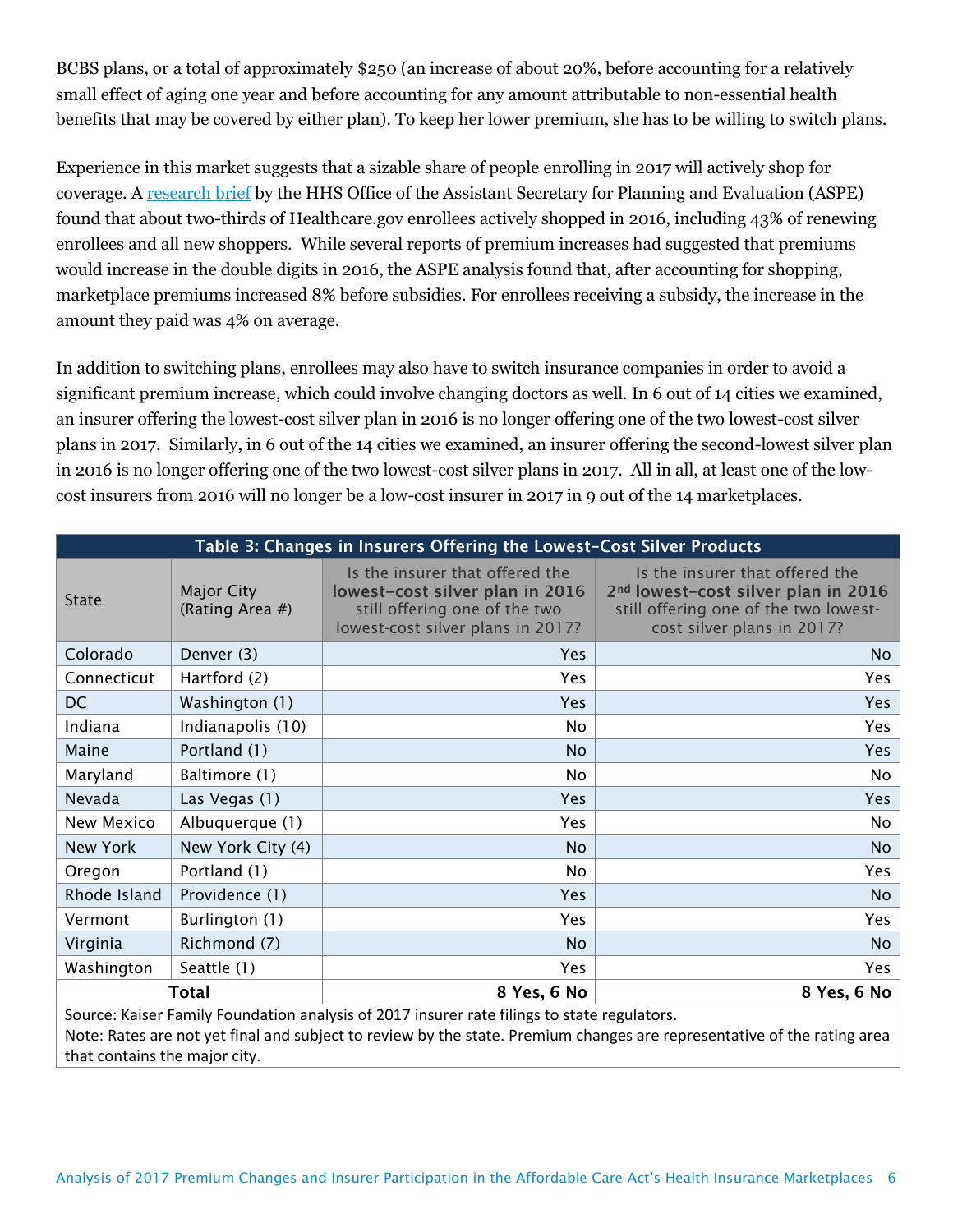## Changes in Insurer Participation

The number of insurers participating in these states' marketplaces ranges from 2 in Vermont, DC, and Rhode Island, to 15 in New York. On average, 5.5 insurers (grouped by parent company) will offer coverage in these 14 states in 2017, which is slightly less than the average participation in 2015 and 2016 (an average of 6.4 and 5.9, respectively), and equal to the number that participated in 2014 (5.5 on average).

Seven states will see a drop in insurer participation, most often resulting at least in part from UnitedHealth's broad exit from the individual market in most states. Three states (Maine, New Mexico, and Virginia) will see an increase in insurer participation, and the remaining three states plus the District of Columbia will have the same number of insurers participating in 2017 as in 2016. All insurers may not participate statewide, and rural areas in particular tend to have fewer insurers.

| Table 4: Number of Insurers, Grouped by Parent Company, Participating in Marketplaces, 2014-2017                                                                   |      |                 |      |      |  |
|--------------------------------------------------------------------------------------------------------------------------------------------------------------------|------|-----------------|------|------|--|
| <b>State</b>                                                                                                                                                       | 2014 | 2015            | 2016 | 2017 |  |
| Colorado                                                                                                                                                           | 10   | 10              | 8    |      |  |
| Connecticut                                                                                                                                                        | 3    | 4               | 4    | 3    |  |
| <b>DC</b>                                                                                                                                                          | 3    |                 | 2    | 2    |  |
| Indiana                                                                                                                                                            | 4    | 8               |      | 6    |  |
| Maine                                                                                                                                                              | 2    |                 | 3    | 4    |  |
| Maryland                                                                                                                                                           | 4    | 5               | 5    | 4    |  |
| Nevada                                                                                                                                                             | 4    | 5               | 3    | 3    |  |
| New Mexico                                                                                                                                                         | 4    | 5               | 4    | 5    |  |
| New York                                                                                                                                                           | 16   | 16              | 15   | 15   |  |
| Oregon                                                                                                                                                             | 11   | 10              | 10   | 8    |  |
| Rhode Island                                                                                                                                                       | 2    |                 | 3    | 2    |  |
| Vermont                                                                                                                                                            | 2    |                 | 2    | 2    |  |
| Virginia                                                                                                                                                           | 5.   | 6               |      | 8    |  |
| Washington                                                                                                                                                         |      | 10 <sup>°</sup> | 10   | 8    |  |
| Average                                                                                                                                                            | 5.5  | 6.4             | 5.9  | 5.5  |  |
| Source: Kaiser Family Foundation analysis of 2017 insurer rate filings to state regulators.<br>Note: Filings are not yet final and subject to review by the state. |      |                 |      |      |  |

In some marketplaces, there will be both entrants and exits. In Colorado, for example, UnitedHealth and Humana are exiting, while a new insurer, Bright Health Plan, is entering. Similarly, in Indiana, UnitedHealth and a local insurer are exiting, while Aetna is entering in 2017. In total, 6 of the 14 marketplaces will have new entrants in 2017. Oregon and Washington will experience the largest drops in insurer participation – both losing 2 on net. Even so, these two states will have 8 insurers, which is higher than average.

## **Discussion**

Recent reports of substantial increases from some insurers have led to concerns regarding the stability of the ACA's marketplaces. There is [reason to believe](http://kff.org/private-insurance/perspective/what-to-look-for-in-2017-aca-marketplace-premium-changes/) that premium increases in the ACA's marketplaces will be higher in 2017 than in recent years. However, anecdotal examples of premium hikes or averages across insurers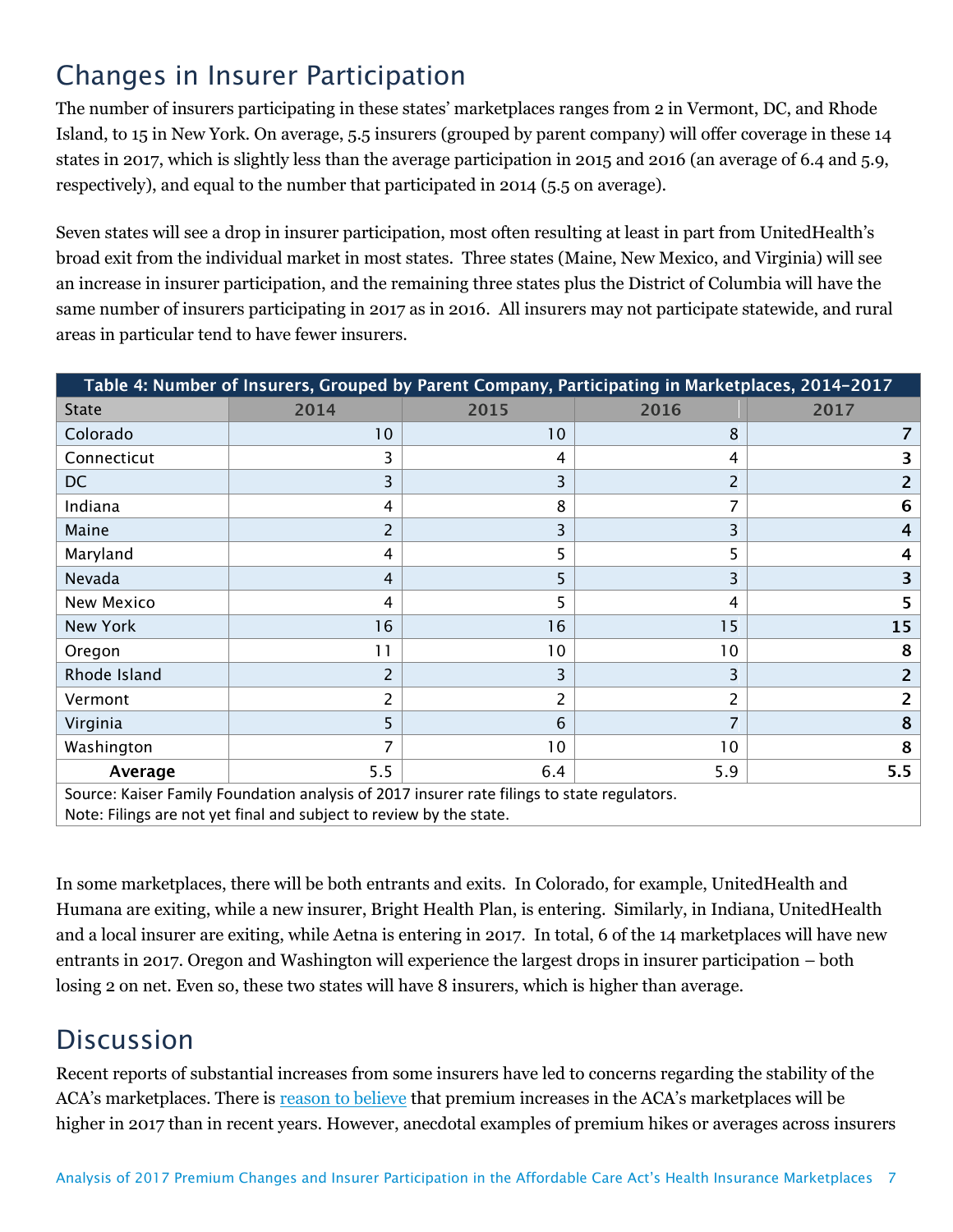can provide a skewed picture of the increases marketplace enrollees will actually face. As noted above, about 8 in 10 marketplace enrollees are receiving government premium subsidies, and these enrollees are protected from an increase in premiums if they continue to be enrolled in a low-cost plan. Regardless of tax credit eligibility, most enrollees have multiple plans from which to choose and can often save money on their premium by switching to a lower-cost plan. Experience has shown that many enrollees are [willing to switch](https://aspe.hhs.gov/sites/default/files/pdf/172176/2016HealthInsurance.pdf)  [plans](https://aspe.hhs.gov/sites/default/files/pdf/172176/2016HealthInsurance.pdf) to avoid a premium increase, even though this might mean changing insurers and potentially doctors as well.

Given this high rate of plan switching – and the jockeying by insurers to be one of the lower-cost options – it is instructive to look at how premiums for the two lowest-cost silver plans are changing. Our analysis of premiums in major cities in the 13 states and DC where more complete information is available finds that the premium changes for the two lowest-cost silver plans – which the bulk of enrollees tend to purchase – vary substantially across the country, ranging from a decrease of 14% to an increase of 26% for the lowest-cost silver plan. On average, proposed premiums for the second-lowest silver plan in these cities are increasing by 10%, up from 5% in 2016.

Another recent concern over the viability of the exchange market has stemmed from the news that [UnitedHealth would exit](http://kff.org/health-reform/issue-brief/analysis-of-unitedhealth-groups-premiums-and-participation-in-aca-marketplaces/) all but a handful of the 34 states where it had participated. However, in [earnings](http://www.commonwealthfund.org/publications/blog/2016/jun/beyond-unitedhealthcare-how-insurers-faring-on-marketplaces)  [calls,](http://www.commonwealthfund.org/publications/blog/2016/jun/beyond-unitedhealthcare-how-insurers-faring-on-marketplaces) other large insurers have [expressed more confidence](https://newsatjama.jama.com/2016/04/26/jama-forum-reports-of-obamacares-demise-are-greatly-exaggerated/) in the exchange markets, with some planning expansion into new markets. On average, across the 14 marketplaces where we analyzed premium data, insurer participation in 2017 will be slightly lower than in 2016. Often the decrease in insurer participation in 2017 is resulting from the exit of UnitedHealth. In all of these states, there are multiple insurers continuing to offer coverage. A remaining question, though, is how insurer participation will vary geographically, and particularly in rural areas where a number of counties may be [at risk of having just one insurer.](http://kff.org/health-reform/slide/following-withdrawals-by-some-marketplace-insurers-more-counties-could-have-one-exchange-insurer-in-2017/)

Premiums that are reviewed by states or the federal government and made final for 2017 marketplace plans will become available for these and other states over the next few months, with complete information for all 50 states and the District of Columbia typically becoming public shortly before open enrollment, which begins November 1, 2016.

### Methods

Data were collected from health insurer rate filings submitted to state regulators. These submissions are publicly available for the states we analyzed. Most rate information is available in the form of a SERFF (System for Electronic Rate and Form Filing) filing, which includes a base rate and other factors that build up to an individual rate. In states where filings were unavailable, we gathered data from tables released by state insurance departments. Filings are still preliminary. All premiums in this analysis are at the rating area level, and some plans may not be available in all cities or counties within the rating area. Rating areas are typically groups of neighboring counties, so a major city in the area was chosen for identification purposes. Weighted averages are weighted by marketplace enrollment in the state in 2016.

In some cases, the plan that has the second-lowest full-priced silver premium is not the benchmark because two or more other plans may have lower premiums when accounting for the portion of the premium that is attributable to non-essential health benefits. Because this information is not consistently available in these